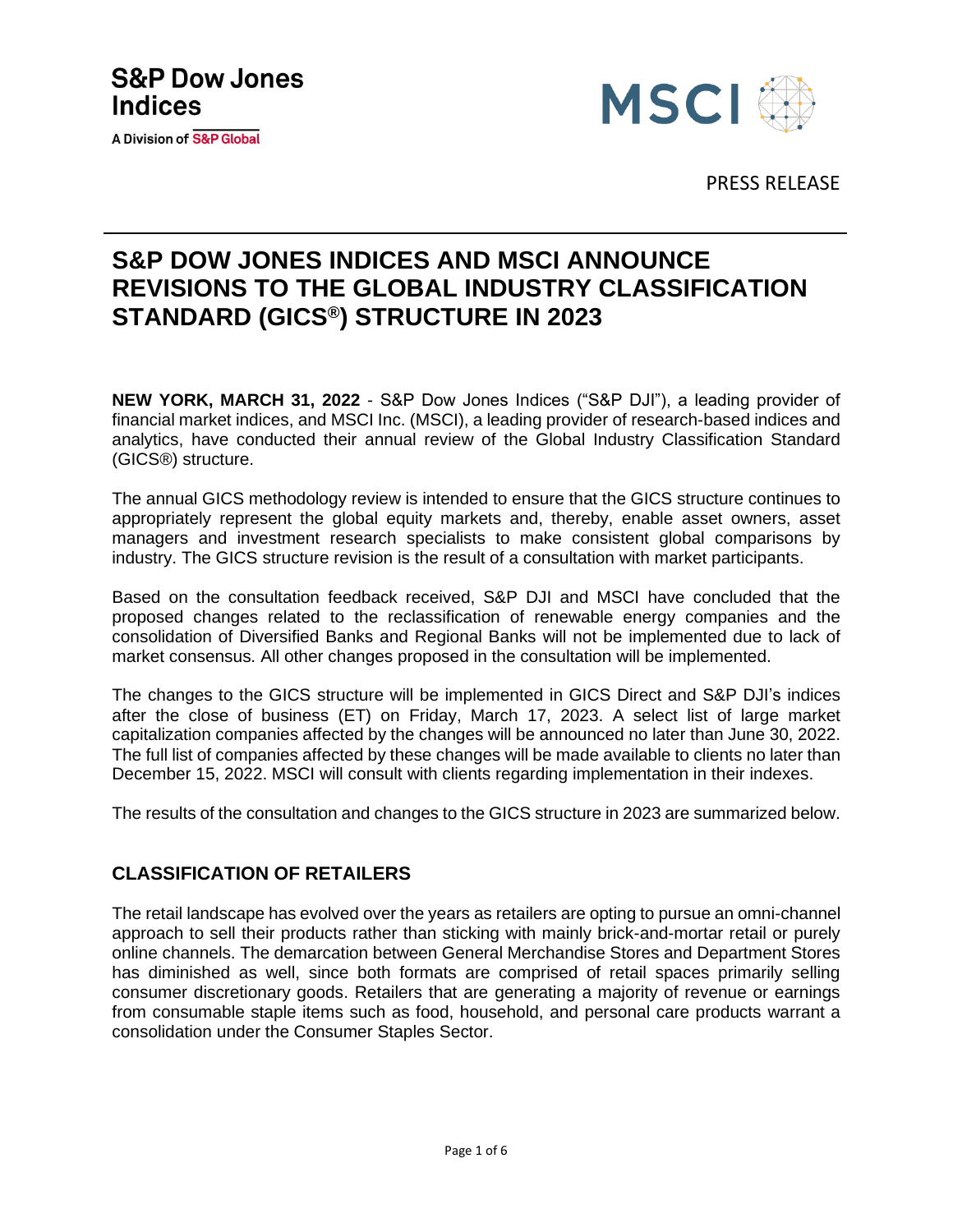

**Market feedback concerning the proposals for retailers was generally favorable**. S&P DJI and MSCI will discontinue Internet & Direct Marketing Retail and classify companies according to the nature of goods sold, merge General Merchandise Stores and Department Stores into a new Sub-Industry called Broadline Retail, shift consumable merchandise sellers to the Consumer Staples Sector, and update the GICS nomenclature for select Retail classifications by replacing the word "Stores" with "Retail".

### **CLASSIFICATION OF DATA PROCESSING & OUTSOURCED SERVICES**

Companies classified as Data Processing & Outsourced Services offer services either customized for select industries such as human resources or travel or to diverse industries, as is the case with transaction and payment processing companies offering payment related transaction and payment processing services by connecting consumers, financial institutions, merchants, governments, digital partners, businesses, and other organizations. These support activities are closely aligned with the business support activities covered under the Industrials Sector rather than the Information Technology Sector, and with the Financials Sector in the case of payment processors.

**Market feedback concerning the proposal for Data Processing & Outsourced Services was generally favorable**. Data Processing & Outsourced Services Sub-Industry under the Information Technology Sector will be discontinued and will be moved to the Industrials Sector with an updated definition. In addition, transaction and payment processing companies will be reclassified to a newly created Sub-Industry called Transaction and Payment Processing Services under the Financials Sector. Payroll processing companies will be moved to the Industrials Sector under the Human Resource & Employment Services Sub-Industry with an updated definition. Companies offering travel related data processing and outsourced services will be moved to the Consumer Discretionary Sector under the Hotels, Resorts & Cruise Lines Sub-Industry.

### **CLASSIFICATION OF BANKS AND THRIFTS & MORTGAGE FINANCE**

The Banks Industry Group comprised of Diversified Banks, Regional Banks, and Thrifts/Savings Banks has evolved over the years with respect to the geographic footprints of these businesses, the laws governing them, and the variety of services being offered. Further, Mortgage Finance, where revenue is more fee-based than interest income based, are distinct from Banks as they mainly offer mortgage finance related products & services for commercial & residential real estate properties. In order to capture these changes, it was proposed to merge Diversified Banks, Regional Banks, and Thrifts/Savings Banks into a single Sub-Industry. And it was proposed to discontinue the Thrifts & Mortgage Finance Sub-Industry under the Banks Industry Group and create a new Commercial & Residential Mortgage Finance Sub-Industry under the Diversified Financials Industry Group (to be renamed Financial Services).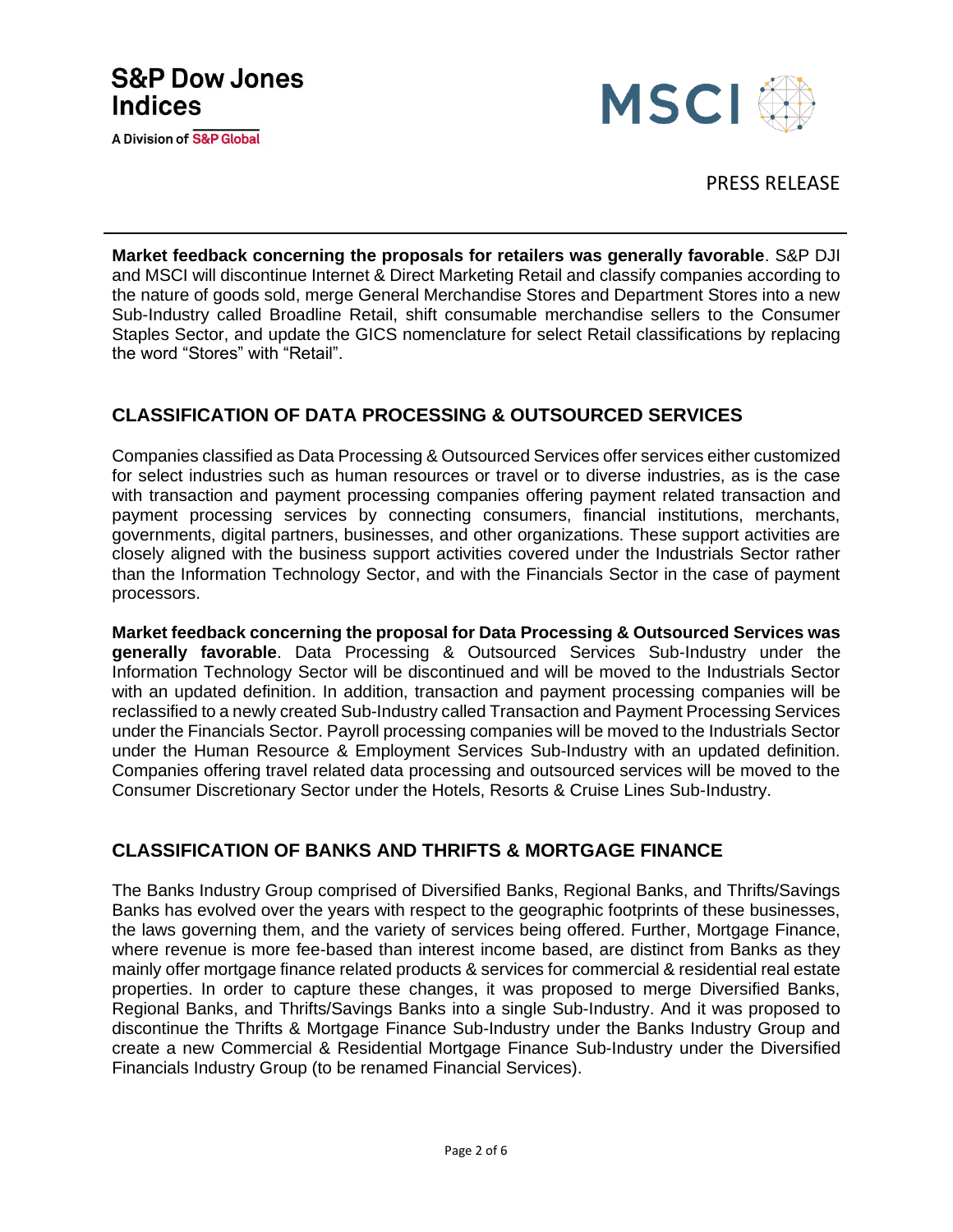## **S&P Dow Jones Indices**

A Division of S&P Global



PRESS RELEASE

**Market feedback concerning the proposal for Banks was mixed, but favorable for the Thrifts & Mortgage Finance**. Most clients expressed a desire to retain a distinction between Diversified Banks and Regional Banks, although they found merit in merging Thrifts and Savings Banks into an expanded Regional Banks Sub-Industry. In addition, feedback was in favor of discontinuing the Thrifts & Mortgage Finance Sub-Industry under the Banks Industry Group and creating a new Commercial & Residential Mortgage Finance Sub-Industry under the Diversified Financials Industry Group (to be renamed Financial Services). Hence, the proposal will be partially adopted. There will be no change to the Diversified Banks Sub-Industry, Thrifts/Savings banks will be merged with Regional Banks, and the change for Thrifts and Mortgage Finance Sub-Industry will be implemented as proposed.

### **CLASSIFICATION OF EQUITY REAL ESTATE INVESTMENT TRUSTS (REITs)**

The companies structured as REITs generally focus on distinct property types such as retail properties, data centers, telecom towers, etc., and only a small percentage of these companies invest in diverse property types.

**Market feedback concerning the proposal for Equity REITs was generally favorable**. Clients confirmed that there is interest in creating additional granularity for REITs to help investors track the increased specialization in the REITs space. It was proposed that Residential REITs will be split into 2 distinct Sub-Industries and Specialized REITs will be split into 5 Sub-Industries. In addition, 8 Industries for REITs and a new Industry Group for Equity REITs will be created. A new Real Estate Management & Development Industry Group and Industry will also be created. Since the consultation feedback concerning the proposals for Equity REITs was largely favorable, the changes will be implemented as proposed.

### **CLASSIFICATION OF TRANSPORTATION**

The Trucking Sub-Industry includes a mix of companies providing cargo/goods and passenger ground transportation services. The passenger ground transportation business has evolved over the years through the development of online apps and marketplaces for taxis and on-demand ride sharing, as well as consumer bicycle and scooter rental platforms. In addition, these companies are distinct from those offering cargo/goods ground transportation services.

**Market feedback supported the reasoning behind separating passenger land transportation from cargo/goods land transportation**. The Trucking Sub-Industry will be split into two new Sub-Industries to be called Passenger Ground Transportation and Cargo Ground Transportation. For additional clarity, the Airlines Industry and Sub-Industry will also be renamed as Passenger Airlines to better reflect the companies classified there.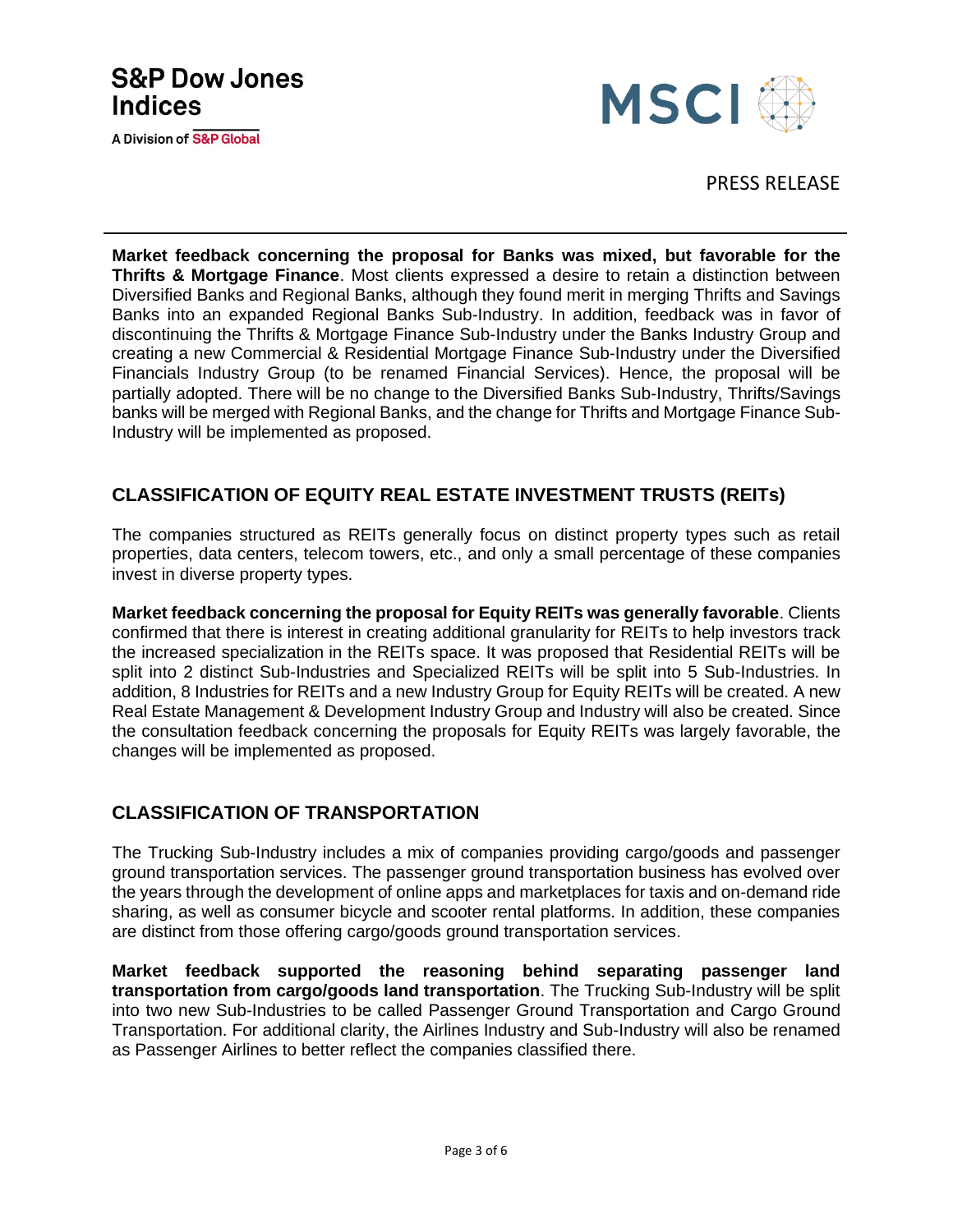

PRESS RELEASE

### **CLASSIFICATION OF RENEWABLE ENERGY COMPANIES**

**The consultation proposals related to the classification of renewable energy companies will not be adopted at this time.** Although there is a rapid growth in investment and capacity in the renewable energy generation space that is transforming the competitive landscape of both the Energy and Utilities Sectors, with renewable energy generation sources becoming significant competitors to traditional energy source providers, feedback from clients and additional internal analysis suggests that there is not a consensus yet on how to reflect these changes in the GICS structure. It is likely that this topic will be revisited in a future structure review by S&P DJI and MSCI.

### **UPDATE TO GICS DEFINITION: CLASSIFICATION OF CANNABIS**

The cannabis industry has expanded rapidly in recent years due to an ease in regulations and increased discovery of uses for a variety of applications. The legality of recreational usage is still inconsistent globally, whereas legal medicinal use is more widespread. Additional uses are still in a nascent stage. **In addition, market feedback was also mixed and hence, the Pharmaceuticals Sub-Industry definition will not be updated at this time.**

### **ADDITIONAL UPDATES IN SELECT GICS INDUSTRY AND SUB-INDUSTRY NAMES**

Various GICS Industry and Sub-Industry names will be updated to increase clarity and consistency across the GICS structure, in addition to above changes.

The new GICS structure will consist of 11 Sectors, 25 Industry Groups, 74 Industries and 163 Sub-Industries.

For a detailed document covering the upcoming changes, please visit S&P Dow Jones Indices' web site at [www.spdji.com](http://www.spdji.com/) and MSCI's web site at www.msci.com.

--Ends--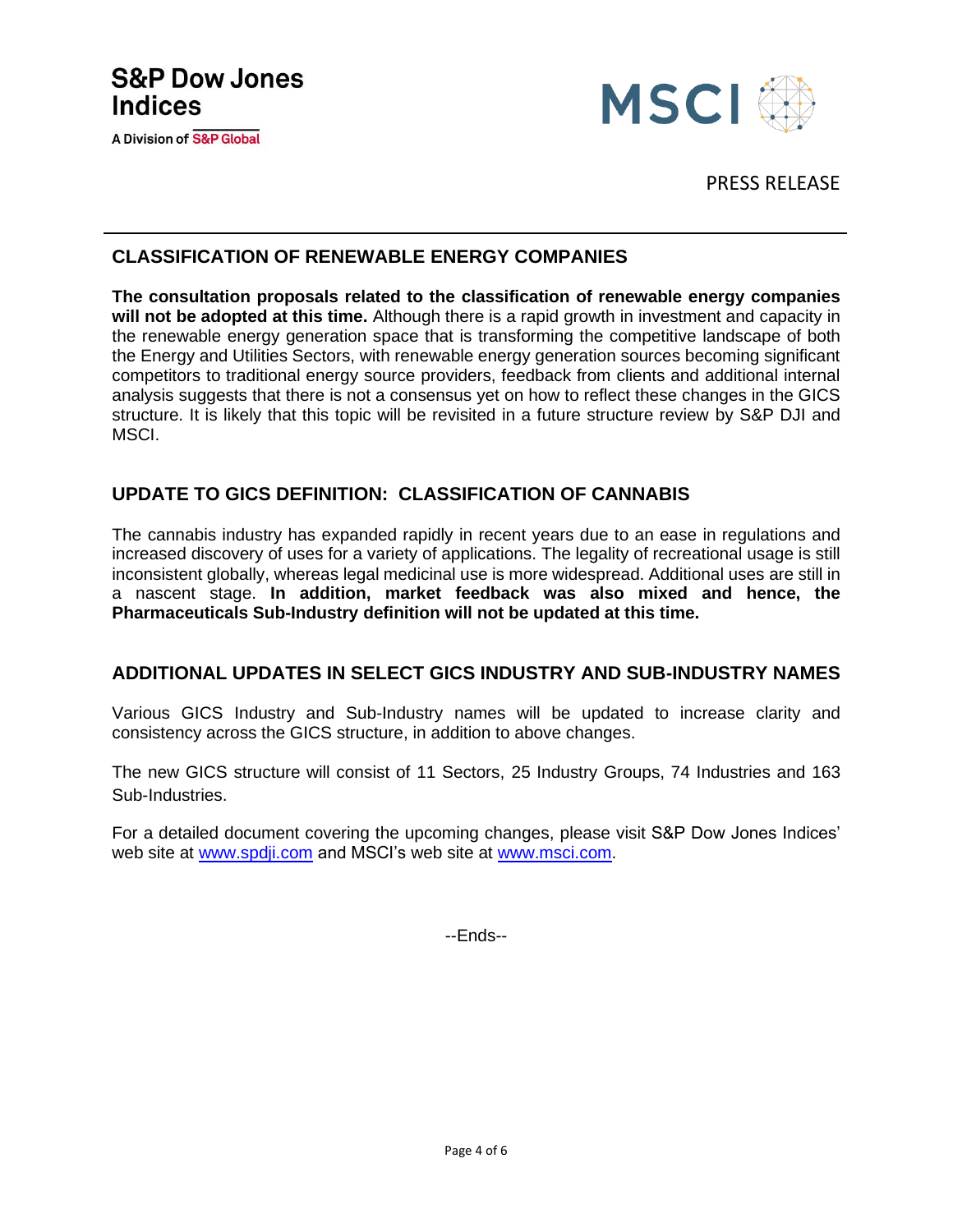

#### **ABOUT S&P DOW JONES INDICES**

S&P Dow Jones Indices is the largest global resource for essential index-based concepts, data and research, and home to iconic financial market indicators, such as the S&P 500® and the Dow Jones Industrial Average®. More assets are invested in products based on our indices than products based on indices from any other provider in the world. Since Charles Dow invented the first index in 1884, S&P DJI has been innovating and developing indices across the spectrum of asset classes that have helped define the way investors measure and trade the markets.

S&P Dow Jones Indices is a division of S&P Global (NYSE: SPGI), which provides essential intelligence for individuals, companies, and governments to make decisions with confidence. For more information, visit [www.spglobal.com/spdji.](https://spgl.sharepoint.com/sites/IMPGGICSHub/Shared%20Documents/GICS%20Administration/2021%20GICS%20Consultation/Announcements%20&%20other%20notice%20drafts/www.spglobal.com/spdji)

**For more information:** 

**S&P Dow Jones Indices:** [Index\\_services@spglobal.com](mailto:Index_services@spglobal.com)

**Media Inquiries:** [spdji\\_communications@spglobal.com](mailto:spdji_communications@spglobal.com)

#### **ABOUT MSCI**

MSCI is a leading provider of critical decision support tools and services for the global investment community. With over 50 years of expertise in research, data and technology, we power better investment decisions by enabling clients to understand and analyze key drivers of risk and return and confidently build more effective portfolios. We create industry-leading research-enhanced solutions that clients use to gain insight into and improve transparency across the investment process.

For more information, visit us at [www.msci.com](http://www.msci.com/)

Media Inquiries:

[PR@msci.com](mailto:PR@msci.com)

Sam Wang +1 212 804 5244 Melanie Blanco +1 212 981 1049 Laura Hudson +44 20 7336 9653

MSCI Global Client Service

EMEA Client Service + 44 20 7618.2222 Americas Client Service +1 888 588 4567 (toll free) Asia Pacific Client Service + 852 2844 9333